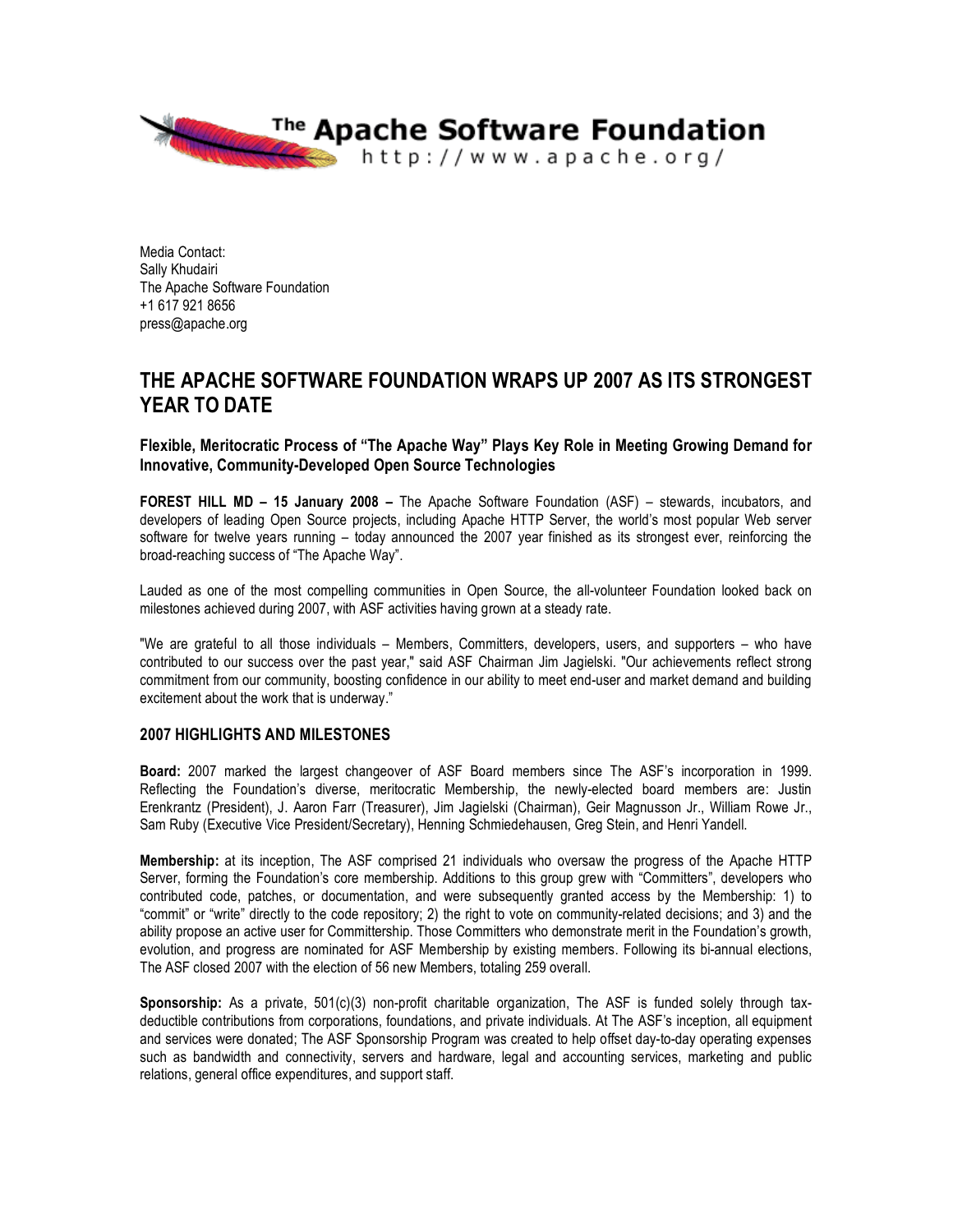Since launching the Sponsorship Program late 2006, the following sponsors' contributions have helped advance The ASF's activities:

- Platinum Level: Google (NASDAQ: GOOG), Yahoo! (NASDAQ: YHOO)
- Gold Level: HP (NYSE: HPQ)
- **Silver Level: Covalent**
- Bronze Level: AirPlus International, Tetsuya Kitahata, and Two Sigma Investments

**ApacheCon:** The ASF's official conference, trainings, and expo – now in its 10th year – continues to bring Open Source users, developers, and though leaders together to explore some of the hottest topics in the industry. Convening in Amsterdam and Atlanta during 2007, ApacheCon Europe returns to Amsterdam 7-11 April 2008; and to the United States for ApacheCon US in New Orleans on 3-7 November 2008.

**Community Relations:** with over 1,500 Committers and countless contributors and users collaborating in the development of Apache-related activities across the Open Source landscape, ASF projects continue to grow at a steady rate. The ASF are responsible for millions of lines of code and roughly one dozen servers comprising its infrastructure; nearly 500 community-driven modules have been developed to extend functionality of the Apache HTTP Server alone.

The ASF's participation in the Open Source community-at-large also takes place through various committees that include: Licensing (responsible for the legal issues associated with licensing and license compatibilities, and for the revision of the Apache Software License); JCP (responsible for the liaison between The ASF and the Java Community Process, of which The ASF is a member of its Executive Committee); Conference Planning (responsible for the organization of ApacheCon); Security (responsible for handling potential security holes in ASF-produced software and mitigating vulnerability); and Public Relations (responsible for press-related issues, management of the Apache brand, trademark licensing, and collaboration with fundraising efforts).

**Project Achievements:** Beginning with just two Projects (Apache HTTP Server, and the ApacheCon Conference Planning committee), The ASF today comprises more than 55 Top-Level Projects (TLPs) and two-dozen initiatives under Incubation (comprising both the codebase and its community, known as Podlings).

As the backbone of more Websites than any other Web server software, the Apache HTTP Server remains the #1 Web server, powering more than 75 million Websites across the Internet, according to the December 2007 Web Server Survey by Netcraft. This translates to a 74% market penetration across all Web Server domains, according to the January 1 2008 Web Server Survey by Security Space. In September 2007 the Apache HTTP Server Project announced the stable release of Apache HTTP Server version 2.2.6.

The day-to-day activity of each TLP (and any sub-projects) is overseen by Project Management Committees (PMCs). Their continuous efforts made 2007 a landmark year for reaching milestones in the following Top-Level Projects: Ant, APR, Cocoon, Directory, Excalibur, Forrest, Harmony, HiveMind, Jackrabbit, Jakarta, James, Lucene, Maven, Mina, MyFaces, Portals, Shale, Struts, Tapestry, Tomcat, and Velocity.

**Apache Labs:** Formed in November 2006, The ASF Innovation Laboratories allows Committers to experiment with new ideas and brainstorm on blue-sky concepts without the overhead of Project bylaws or community building. The Apache Labs now has 20 active initiatives in its registry.

**Congratulations, Graduates!** Over the past twelve months, the following initiatives have graduated to ASF Top-Level Projects (TLPs):

- From a sub-project of an existing Apache TLP ...
	- Apache Tiles (Struts) December 2006
	- Apache Turbine (Jakarta) May 2007
	- Apache POI (Jakarta) May 2007
	- Apache Quetzalcoatl (HTTP Server) June 2007
	- Apache Commons (Jakarta) June 2007
	- Apache HttpComponents (Jakarta) November 2007